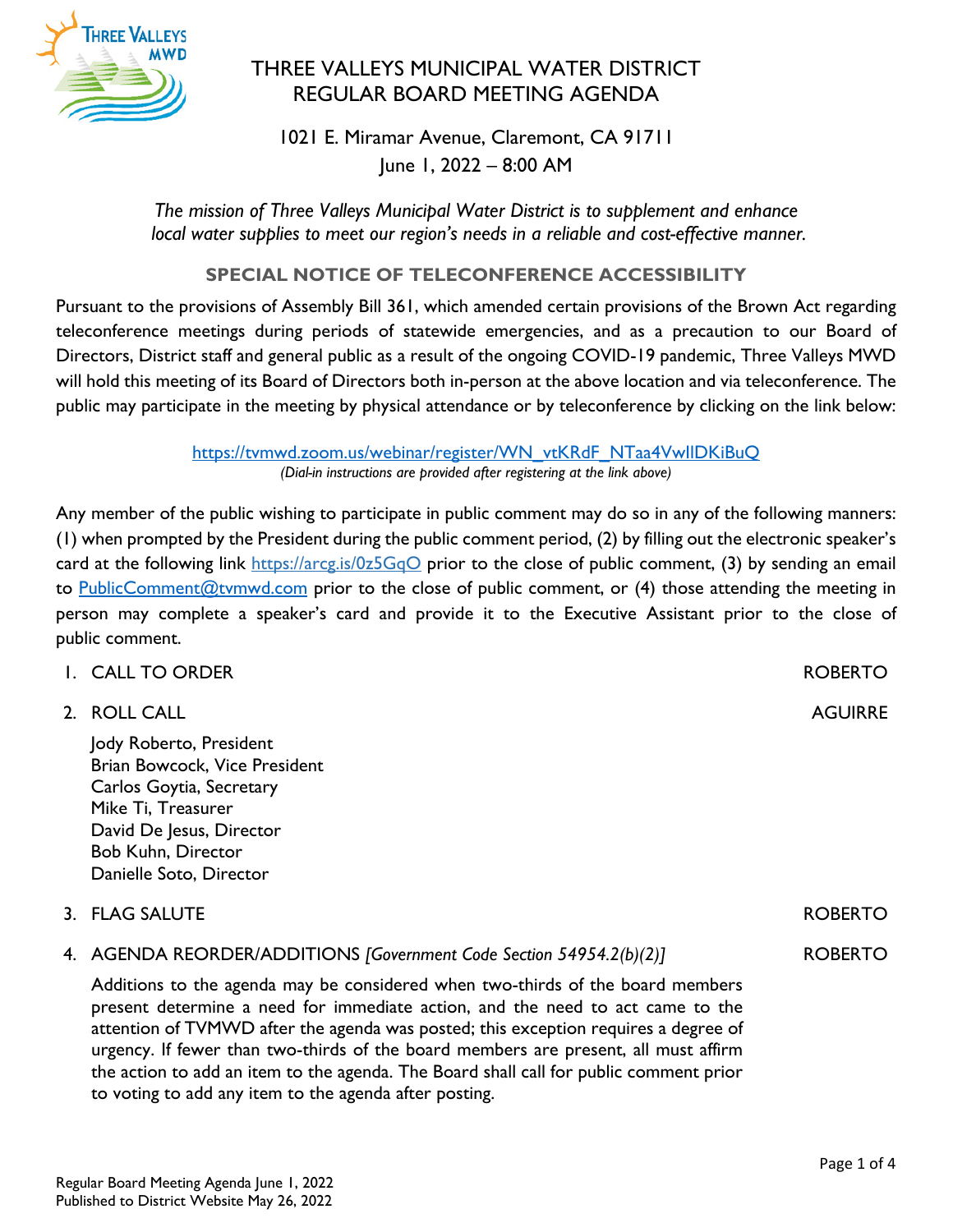#### 5. PUBLIC COMMENT *(Government Code Section 54954.3)*

Opportunity for members of the public to directly address the Board on items of public interest that is within the subject matter jurisdiction of TVMWD. The public may also address the Board on items being considered on this agenda.

We request that remarks be limited to three minutes or less. Pursuant to Government Code Section 54954.3, if speaker is utilizing a translator, the total allotted time will be doubled.

#### 6. ACTION AGENDA

The following items on the Action Agenda call for discussion and action by the Board. All items are placed on the agenda so that the Board may discuss and take action on the item if the Board is so inclined.

A. ADOPT RESOLUTION NO. 22-06-930 RE-AUTHORIZING REMOTE TELCONFERENCE MEETINGS PURSUANT TO THE PROVISIONS OF ASSEMBLY BILL 361 LITCHFIELD

The Board will consider adopting Resolution No. 22-06-930 re-authorizing remote teleconference meetings pursuant to AB 361.

## **BOARD ACTION REQUIRED 6.A**

Staff Recommendation: Approve as Presented

#### B. WATER EDUCATION FOR LATINO LEADERS CONFERENCE SPONSORSHIP SOTO

The Board will consider approval of a sponsorship request for the WELL Conference according to TVMWD's Outreach Program Policy.

## **BOARD ACTION REQUIRED 6.B**

Staff Recommendation: None

#### 7. PUBLIC MEETING FY 2022/23 STANDBY CHARGE

The Board will convene a public meeting to consider any comments or testimony regarding the FY 2022/23 Standby Charge. Final action to adopt the standby charge will not be taken at the public meeting; adoption will be considered by the Board following the public hearing scheduled for June 15, 2022, at 8:00 a.m. Pursuant to Government Code 6063, this public meeting was noticed in newspaper(s) of general circulation, Inland Valley Daily Bulletin and San Gabriel Valley Tribune, on April 27, May 4 and May 11, 2022.

- a. Open public meeting
- b. Request staff report
- c. Public testimony
- d. Close public meeting

LITCHFIELD

#### ROBERTO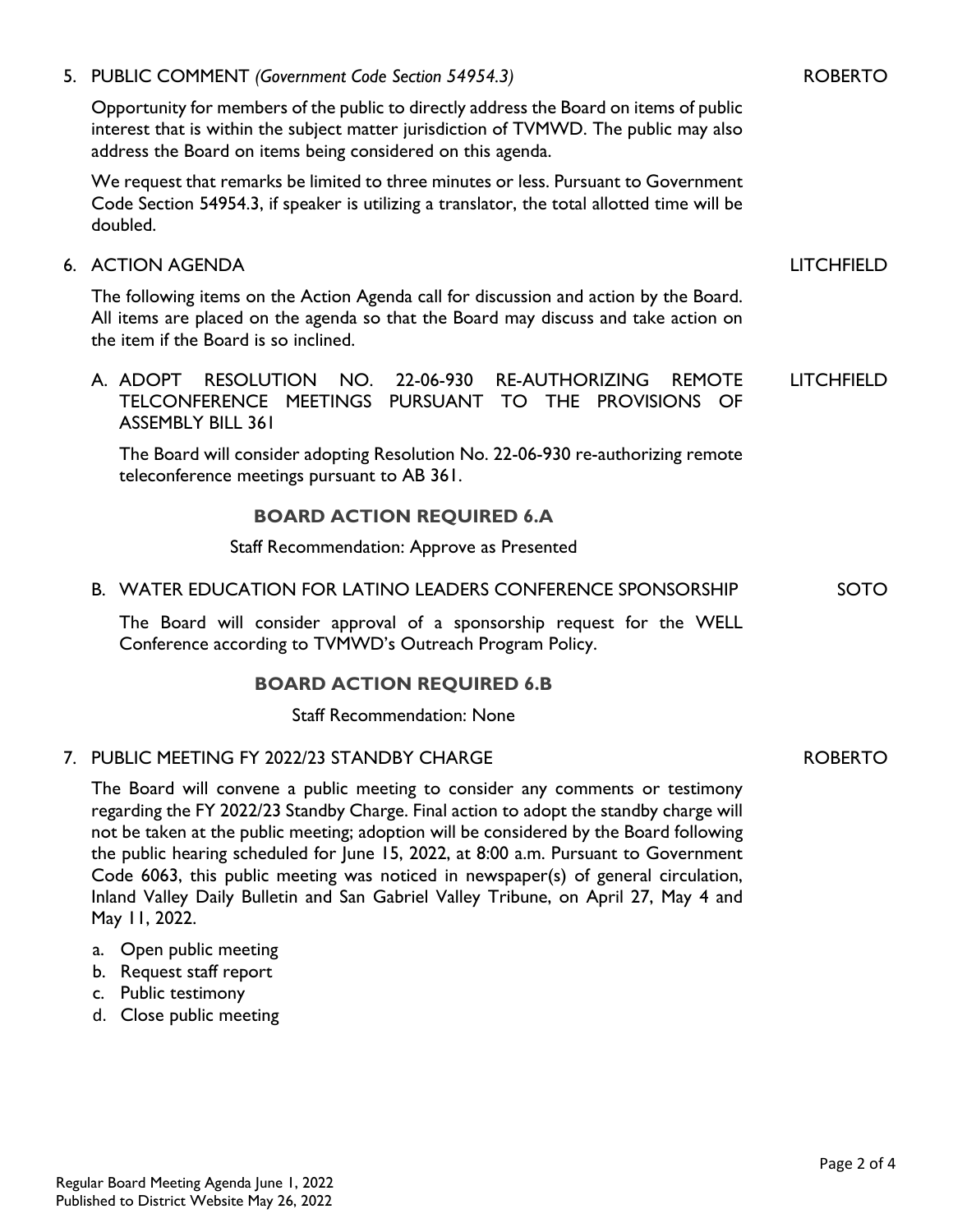|  | 8. GENERAL MANAGER'S REPORT                                                                                                                                                    | <b>LITCHFIELD</b> |
|--|--------------------------------------------------------------------------------------------------------------------------------------------------------------------------------|-------------------|
|  | The Executive Leadership Team will provide brief updates on existing matters under<br>their purview and will be available to respond to any questions thereof.                 |                   |
|  | A. REVIEW RESOLUTION NO. 22-05-DRAFT FOR FY 2022/23 WATER STANDBY<br><b>CHARGE</b>                                                                                             | <b>LINTHICUM</b>  |
|  | The Board will review Resolution No. 22-05-DRAFT regarding the imposition of a<br>Water Standby Charge for FY 2022/23.                                                         |                   |
|  | <b>B. ANNUAL SUNSHINE ORDINANCE REVIEW</b>                                                                                                                                     | <b>KENNEDY</b>    |
|  | Legal Counsel Kennedy will review updates to the Ralph M. Brown Act and other<br>statutory and regulatory requirements TVMWD must comply with.                                 |                   |
|  | C. SOCIAL MEDIA POLICY - ELECTED OFFICIALS                                                                                                                                     | <b>ROBLES</b>     |
|  | The Board will discuss the proposed Social Media Policy.                                                                                                                       |                   |
|  | D. 2022 ANNUAL WATER SHORTAGE REPORT                                                                                                                                           | <b>LEE</b>        |
|  | Staff will present a draft annual assessment report.                                                                                                                           |                   |
|  | E. REVIEW OF FY 2022/23 GENERAL MANAGER'S WORK PLAN                                                                                                                            | <b>LITCHFIELD</b> |
|  | The Board will review the General Manager's Work Plan for FY 2022/23.                                                                                                          |                   |
|  | F. ON-CALL PAY RATE INCREASE                                                                                                                                                   | <b>LANG</b>       |
|  | The on-call pay rate for standby operators and lab operators will be reviewed.                                                                                                 |                   |
|  | G. PROJECTS SUMMARY UPDATE                                                                                                                                                     | <b>PERALTA</b>    |
|  | The Board will be provided an oral update of ongoing TVMWD projects.                                                                                                           |                   |
|  | 9. CLOSED SESSION                                                                                                                                                              | <b>ROBERTO</b>    |
|  | A. CONFERENCE WITH<br>LEGAL COUNSEL - EXISTING LITIGATION<br>[Government Code Section 54956.9(d)(1)]                                                                           |                   |
|  | Name of Case: San Diego County Water Authority v. Metropolitan Water District<br>of Southern California, et al., San Francisco County Superior Court Case No.<br>CPF-14-514004 |                   |
|  | (Consolidated with Case Nos. CPF-16-515282 and CPF-18-516389)                                                                                                                  |                   |
|  | <b>B. CONFERENCE WITH</b><br>LEGAL COUNSEL –<br><b>EXISTING</b><br><b>LITIGATION</b><br>[Government Code Section 54956.9(d)(1)]                                                |                   |
|  | Name of Case: Chino Basin Municipal Water District v. City of Chino, et al., San<br>Bernardino County Superior Court Case No. RCV RS 51010                                     |                   |